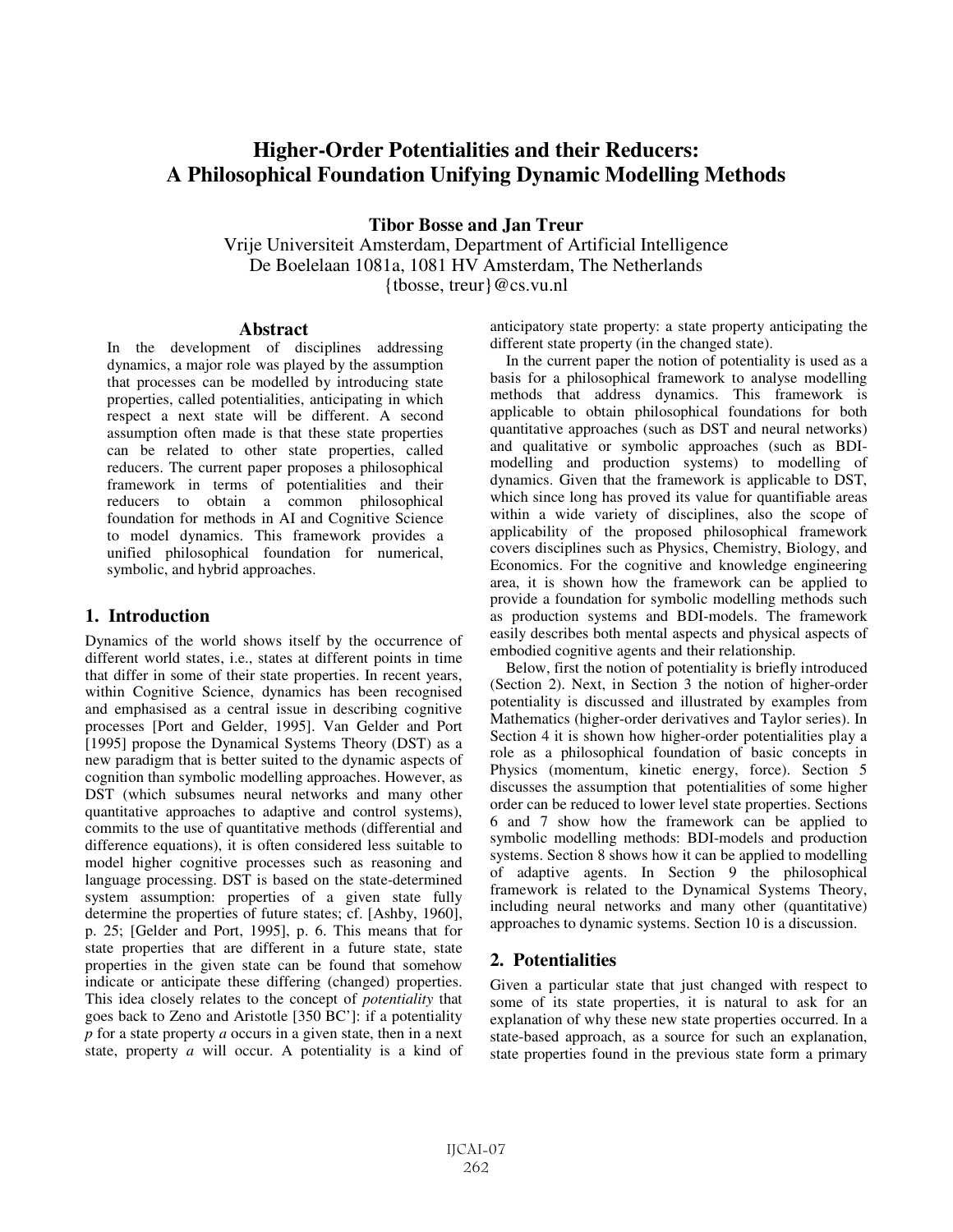candidate. A main question becomes how to determine for a certain state that it is going to change to a different state, and, more specifically, how to determine (on the basis of some of the state properties in the given state) those state properties for which the new state will differ from the given one. This poses the challenge to identify state properties occurring in a given state that anticipate the next state: anticipatory state properties. If such state properties (historically sometimes called potentialities) are given, anticipation to change is somehow encoded in a state. The assumption on the existence of such properties is the crucial factor for the validity of the assumptions underlying dynamic modelling methods such as the Dynamical Systems Theory.<sup>1</sup> Aristotle did introduce such a type of concept; he called it *potentiality* (to move), or movable.<sup>2</sup> For example, following Zeno, the difference between an arrow at rest and the snapshot of a moving arrow at time *t* at position *P* is that the former has no potentiality to be at *P'*, whereas the latter has. This explains why at a next instant *t'* the former arrow is still where it was, at *P*, while the latter arrow is (assuming no obstruction) at a different position *P'*: Aristotle did not only consider changes of positions (due to locomotion), but also, for example, a young man becoming an old man, and a cold object becoming hot. For each of these types of changes a specific type of potentiality is considered; e.g., the potentiality to be at position  $P'$ , the potentiality (of a cold object) to be hot. In general, if the potentiality *p* (occurring in a state *S*) to have state property *a* has led to a state *S'* where indeed *a* holds, then this state property *a* of state *S'* is called the *fulfilment* or *actualisation* of the potentiality *p* for *a,* occurring in state *S*. Notice that Aristotle considered both *absolute* potentialities, indicating a state property for the future state independent of this state property in the present state, and *relative* potentialities, indicating a difference (increase or decrease) in a future state property compared to the present state.

## **3. Higher-Order Potentialities**

 $\overline{a}$ 

The effect of a potentiality on a future state can be described by relating its occurrence in the present state to the occurrence of a certain state property in the future state, usually under an additional *opportunity* condition (e.g., assuming no obstruction by influences otherwise). This

(from [Aristotle, 350 BC], Book III, Part 1)

indicates what it is a potentiality for. A more complicated question is how to specify when (under which past and present circumstances) a potentiality itself will occur. For the case of empty space, where an object is assumed to have no interaction with other objects, a potentiality to change position is present because it was present at an earlier point in time and persisted until t (inertia of motion). However, if the potentiality in a new state is different from the earlier one, a question becomes why this is so. This leads to the question addressed in this section of how a changed potentiality can be explained.

The use of higher-order potentialities is an answer to this question. The idea behind higher-order potentialities is simple. To obtain an explanation of changed state properties over time, potentialities were introduced. Potentialities are also state properties that change over time. Therefore it would be reasonable to treat them just like any other state property that changes over time. This means that for a potentiality  $p^{(1)}$  a socalled *second-order potentiality*  $p^{(2)}$  is introduced to explain why  $p^{(1)}$  may become changed over time. And of course this process can be repeated for  $p^{(2)}$ , and so on. This leads to an infinite sequence of *higher-order* potentialities,  $p^{(1)}$ ,  $p^{(2)}$ ,  $p^{(3)}$ ,  $p^{(4)}$ , ..., where for each natural number n the potentiality  $p^{(n)}$  is called an *n-th-order potentiality*. Using such higher-order potentialities, the idea is the following:

• for a certain point in time  $t\theta$  the occurrence of a state property *a* is determined by the state at a previous time point  $tI < t0$ , in particular, by the occurrence of the first-order potentiality  $p^{(1)}$  for *a* at that time point *t1*,

• the occurrence of the first-order potentiality  $p^{(1)}$  at *t1* is determined by the state at a time  $t2 < t1$ , in particular by the occurrence of its own potentiality which is the second-order potentiality  $p^{(2)}$  for *a* at *t*2, et cetera.

This process can be visualised as depicted in Figure 1.



Figure 1. Dynamics based on higher-order potentialities

This shows how the concept of potentiality to explain change of a certain basic state property *a* can take the form of a large number of (higher-order) entities. Strange as the idea of an infinite number of higher-order potentialities may seem at first sight, in mathematical context (in particular in calculus) this has been worked out well (using infinite summations). Higher-order potentialities have been formalised in the form of higher-order) derivatives of a function. The (first-order) derivative of a function at a time point t gives an estimated measure of how the function will change its value in a next time point. The well-known

<sup>1</sup> 'As a working guide, the scientist has for some centuries followed the hypothesis that, given a set of variables, he can always find a larger set that (1) includes the given variables, and (2) is state-determined. Much research work consists of trying to identify such a larger set (…). The assumption that such a larger set exists is implicit in almost all science, but, being fundamental, it is seldom mentioned explicitly.' [Aristotle, 350 BC'], p. 28.

 $2$  'We have now before us the distinctions in the various classes of being between what is full real and what is potential. (…) The fulfilment of what exists potentially, in so far as it exists potentially, is motion - namely, of what is alterable qua alterable, alteration: of what can be increased and its opposite what can be decreased (there is no common name), increase and decrease: of what can come to be and can pass away, coming to be and passing away: of what can be carried along, locomotion.'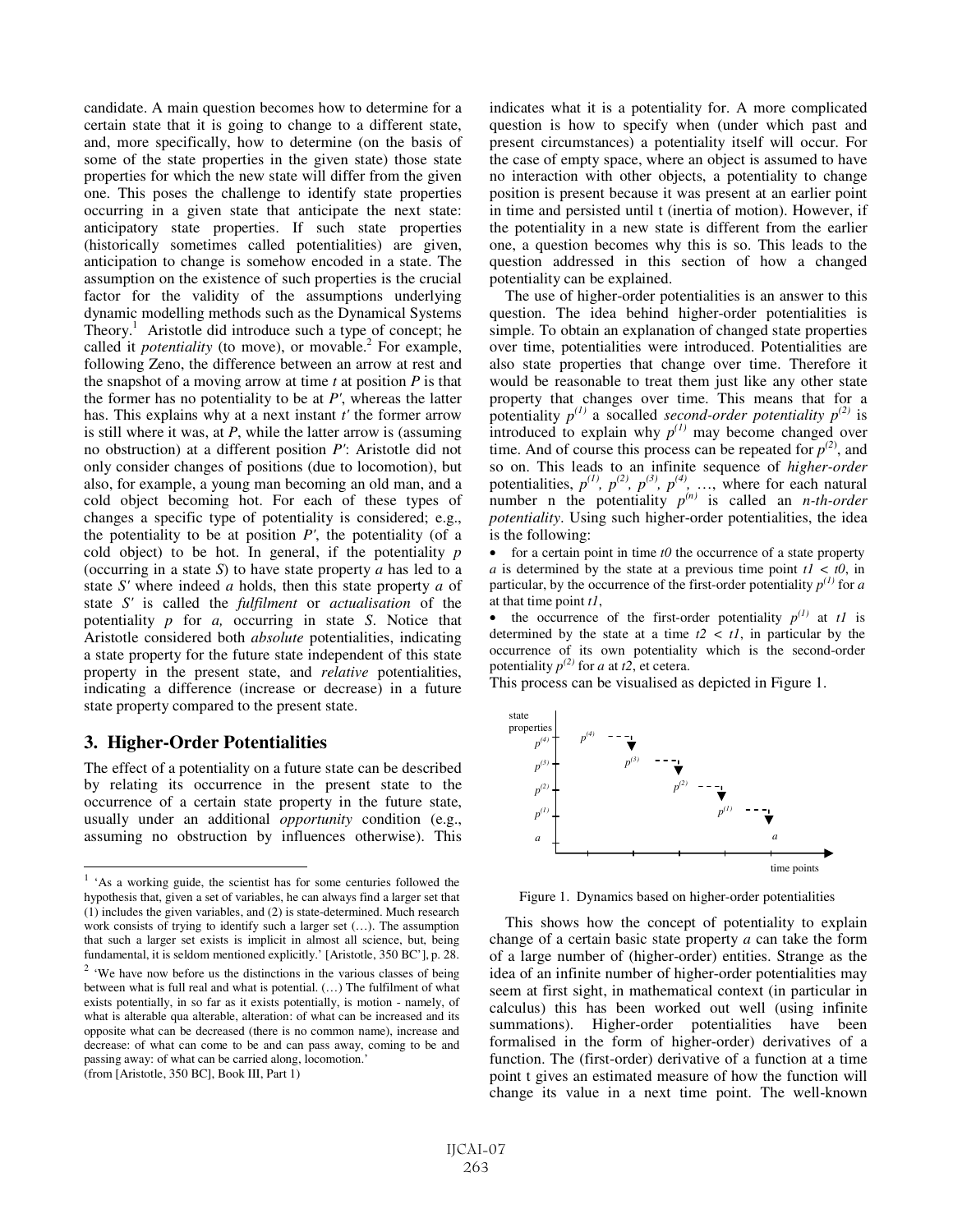Taylor series [Taylor, 1715] for sufficiently smooth functions (at least infinitely often differentiable to guantee the existence of the derivatives) shows how changes of the function value from *t* to *t'* (within some given neighbourhood of *t*) depend on all (higher-order) derivatives:

$$
f(t') = f(t) + \sum_{k} f^{(k)}(t)(t'-t)^{k} / k!.
$$

This shows how the (relative) potentiality at *t*, defined by the combination of all higher-order potentialities, determines the changed state at the future time points *t'*.

## **4. Potentialities Underlying Physics**

In later times, successors of Aristotle, such as René Descartes (1596-1650), Christiaan Huygens (1629-1695), Isaac Newton (1643-1727) and Gottfried Wilhelm Leibniz (1646-1716), among others, have addressed the question how to further develop the phenomenon of dynamics (or change), in particular within Physics. They developed classical mechanics based on concepts that can be philosophically founded as certain types of potentialities.

 Descartes [1633] took the product of mass and velocity of an object for its potentiality to be in a changed position, or 'quantity of motion'. Notice that this anticipatory state property 'quantity of motion' is a *relative* potentiality: the actualisation of a given quantity of motion entails being at another position as specified by this quantity relative to the current position. Descartes also expresses a law of conservation for this quantity of motion.

In modern physics this 'quantity of motion' concept is called *linear momentum*, or just *momentum*, and the conservation, for example, during elastic collisions, is called the 'law of momentum conservation'. Newton incorporated this notion in his approach to motion. This is one way in which a concept 'potentiality' (for change of position) was used as a philosophical basis to introduce formalised concepts in physics, thus providing one of the cornerstones of classical mechanics. Also the concept of 'quantity of motion', describing change of position, can change itself; this leads to a second-order potentiality. In his second law Newton [1729] uses the term 'impressed motive force' to express the change of motion.<sup>3</sup> This law expresses that the concept of force used by Newton directly relates to change of motion. For (quantity of) motion he gives the same definition as Descartes, i.e., momentum. For an impressed force a definition is given that refers to 'exerted action', and to the corresponding change of the object's state of motion.<sup>4</sup> He shows how this notion applies in the particular case of centripetal (i.e., directed to one point) force.<sup>5</sup> This shows that the concept 'force' used by Newton as an addition to state ontology can be given a definitional relationship to

-

'motion generated in a given time'. This 'motion generated in a given time' can be philosophical founded as a secondorder potentiality for the first-order potentiality 'motion'. So, within classical mechanics, after the concepts 'momentum' and 'kinetic energy' which were added to the state ontology as specific types of concepts based on a (firstorder) potentiality, the concept 'force' can be considered a third anticipatory state property added to the state ontology, this time based on a second-order potentiality. Newton and also Leibniz developed mathematical techniques of calculus, such as differentiation and integration. Using these techniques, Newton's second law is formulated as *F = dp/dt* or  $F = d(mv)/dt$ . For a mass which is constant over time this is equivalent with  $F = ma$  with a the acceleration  $dv/dt$ ; in this - most known form - the law was formulated by Euler 65 years after the *Principia* appeared. In 20<sup>th</sup> century text books such as [Mach, 1942] the concept 'moving force' is *defined* in terms of acceleration, which is based on a secondorder potentiality for change of position.<sup>6</sup>

As illustrated by the examples in Sections 3 and 4, the idea of use potentialities to analyse the change of states has successfully contributed to the development of wellrespected disciplines such as Mathematics and Physics.

# **5. Reducers Limiting a Potentiality Chain**

Apparently, the use of potentialities may lead to an infinitedimensional vector of higher-order potentialities. As this can be difficult to handle, it makes sense to look for ways to break off this chain of higher-order potentialities. One possible option is to consider only changes that involve a finite number of higher-order potentialities. For example, for a falling object within a constant gravitation field, the second-order potentiality (the second-order derivative of the function measuring the distance) is constant  $(9.8 \text{ m/sec}^2)$ , and hence no third- or higher-order potentiality is needed. However, further away in the universe, if an object is approaching the earth, gravitation will increase over time, so this assumption of constancy will not always be fulfilled. However, as is also shown by the Taylor series, often an adequate approximation can be obtained by taking into account only the terms up to some *n*-th order, as the terms substantially decrease in absolute size; for example, assuming all derivatives bounded by some constant *M*, the effect of the *n*-th term is less then *M/n!,* so, as an approximation its contribution can be counted as zero.

 In the same perspective, a more general way to get rid of the infinite vector of higher-order potentialities is when for some *n* the *n*-th-order potentiality is equivalent to a combination of lower level potentialities and/or basic state properties (this is called a *reducer* of the higher-order potentiality) and by means of this relation can be reduced to them. This is what happens in classical mechanics, and, in a more general context, in other cases where a differential

-

 $3$  'The change of motion is proportional to the motive force impressed; and is made in the direction of the right line in which that force is impressed.' [Newton, 1729]

<sup>4</sup> 'An impressed force is an action exerted upon a body, in order to change its state ...' [Newton, 1729]

 $5$  'The motive quantity of a centripetal force is  $(...)$  proportional to the motion which it generates in a given time.' [Newton, 1729]

<sup>6</sup> 'Moving force is the product of the mass value of a body with the acceleration induced in that body.' [Mach, 1942], p. 304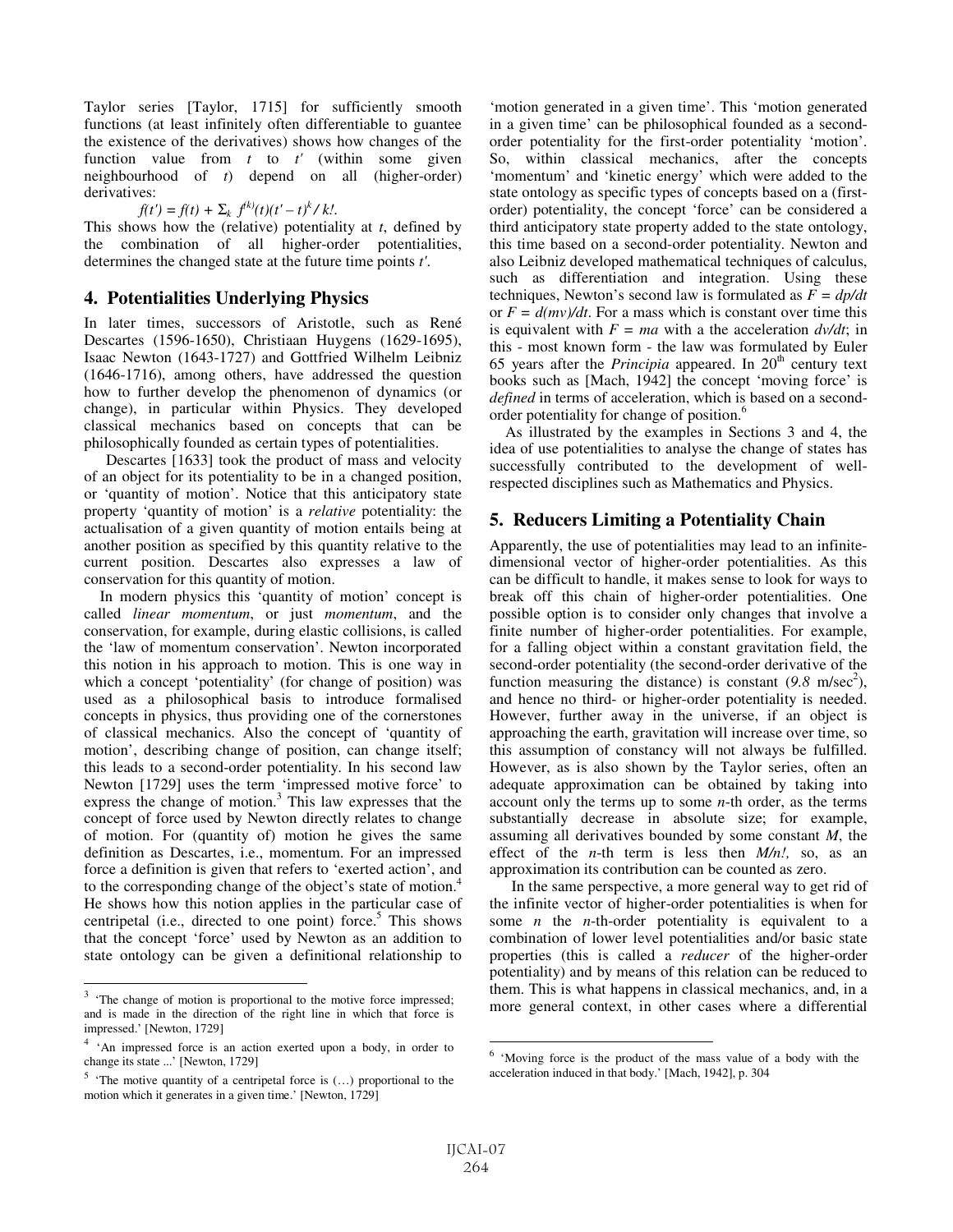equation can be found that relates a higher-order derivative to lower order derivatives and/or basic state properties.

The domain of Physics illustrates this. Analysing the motion of planets around the sun, Newton found out that they can only follow their orbit if a second-order potentiality is assumed, in the direction of the sun. Newton calculated (using his calculus under development) in detail that this motive force was proportional to 1 divided by the square of the distance. For example, for an object in space with mass *m* approaching earth (with mass *M*), Newton's law of gravitation for the motive force on the object is as follows (here *x* is the distance between the object and the earth, and *c* is a constant):  $F = c \frac{mM}{x^2}$ . Such a relation between the second-order potentiality force and basic state properties mass and distance shows how a higher-order potentiality can be reduced: in this case  $c \, mM/x^2$  is a reducer for *F*.

As the example from Physics shows, a differential equation is a manner to reduce higher-order potentialities. This reveals another assumption underlying DST, in addition to the state-based system assumption, namely that for some *n* the *n*-th order potentiality can be reduced to lower level potentialities and/or basic state properties. Without this assumption no differential equations can be found, and without them DST will not work.

## **6. Potentialities and BDI-Models**

Although traditionally only used within disciplines such as Mathematics and Physics, a natural question is whether the idea of higher-order potentialities is also suitable to obtain philosophical foundations for domains such as AI, Cognitive Science and Agent Systems. To describe the internal dynamics of agents, the concepts *beliefs*, *desires*  and *intentions* have been introduced; e.g., [Aristotle, 350 BC']. From a historical perspective, the reason for introducing these concepts was not unlike the reason for introducing the concepts momentum and force within classical mechanics: they were needed as abstract notions to explain the change of states, in this case of living creatures. Aristotle describes how desire plays a role similar to that of the potentiality for an action. Here 'desire' is indicated as the source of motion of a living being. He shows how the occurrence of certain internal (mental) state properties (desires, 'the good') within the living being entail or cause the occurrence of an action in the external world, given an opportunity ('the possible') to actualise the potentiality for the action indicated by the desire.

In this section it is discussed how to philosophically found concepts such as desire and intention by potentialities. To start, the notion of intention is addressed. An intention can be founded by a potentiality for an action in the world (i.e., for a changed world state). Where do intentions come from? A common view is that, given some beliefs, intentions come from desires, by some form of selection process. In this interpretation a desire can founded by a potentiality as well, but not a potentiality for some state of the world, but a potentiality for an intention, which itself is also considered a potentiality, for an action (i.e., for a changed world state). Therefore this view identifies a desire as a second-order potentiality (for a changed world state). To the question where desires come from there seems to be no general answer. In some cases there may be reducers for it in terms of physical states, in other cases, e.g., norms or personality aspects may provide a third-order potentiality.

# **7. Potentialities and Production Systems**

An often used method in AI and Cognitive Science is to specify how a state in a system may change is production systems. These are collections of production rules, denoted as  $\varphi \rightarrow \psi$  with antecedent  $\varphi$  and consequent  $\psi$ ; here:

- $\varphi$  indicates a (combined) state property for the current state
- $\Psi$  indicates one or more state properties for the next state

The idea is that if the combination of properties specified in the first description holds in a (current) state, then in a next state the properties specified by the second description will hold. This is illustrated by a simple model of agent behaviour based on beliefs desires and intentions. Consider an agent walking down a street and observing an ice cream sign across the street he believes the supermarket sells ice cream. Based on this belief (b1) the agent generates a desire (d) for ice cream. Given this desire, and the belief (b2) that the supermarket is reachable (by crossing the street) the agent generates the intention (i) of having ice cream. Given this intention and the belief (b3) that no traffic is on the street he actually crosses the street and obtains the ice cream (e). In this case the state ontology is described by six basic state properties: b1, b2, b3, d, i, e. The production system is:

$$
b1 \rightarrow d \qquad b2 \land d \rightarrow i \qquad b3 \land i \rightarrow e
$$

Based on this a trace of subsequent states is made:

- Given a current state S, take the production rules for which the antecedent holds in the current state. This is the set of applicable rules.
- Collect the consequents of all applicable rules and obtain the next state S' by modifying S so that all these consequents hold in S' (and the rest of S is persisting).

So, for example, the subsequent states for a given initial state for which the three beliefs hold are as follows:

- 0 [b1, b2, b3]
- 1 [b1, b2, b3, d]
- 2 [b1, b2, b3, d, i]
- 3 [b1, b2, b3, d, i, e]

How can this be interpreted in terms of potentialities? For example, consider state 1. As in the next state, state 2, state property i holds, in state 1 the potentiality for i to hold has to be present. On the other hand, i occurs in state 2 because of the second production rule. Taken together this means that this production rule can be interpreted for state 1 as indicating that, due to the occurrence of both b2 and d in this state, also the potentiality p(i) for i occurs in state 1. Similarly the other production rules can be interpreted as indications of which potentialities occur in a given state. In general, according to this interpretation, a production system specifies for each state which potentialities occur: for each production rule  $\varphi \rightarrow \psi$ , if in a state S its antecedent  $\varphi$  holds, then in this state S also the potentialities  $p(\psi)$  for  $\psi$  occur. Thus a production rule  $\varphi \to \psi$  can be interpreted as an implication  $\varphi \to p(\psi)$ , describing a logical relationship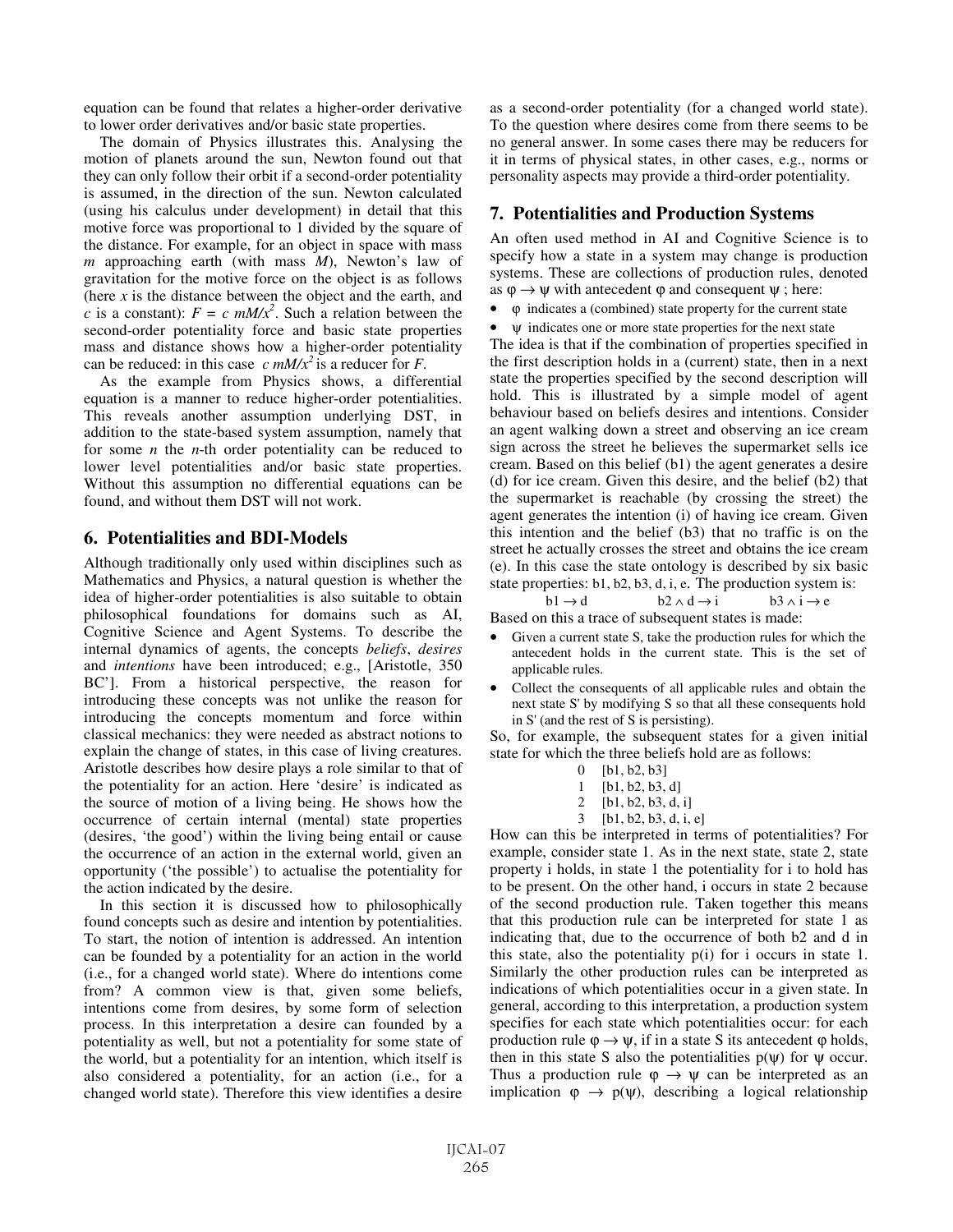between state properties in a given state, e.g., ϕ is a reducer for  $p(\psi)$ . Since the idea of production rules is used in various other modelling approaches (e.g., knowledge-based systems, and cognitive architectures such as ACT-R [Anderson and Lebiere, 1998] and SOAR [Laird *et al.*, 1987]), in principle it is possible to interpret such approaches in terms of potentialities as well.

## **8. Potentialities and Adaptive Agents**

Adaptive agents are often modelled in numerical and algorithmic manners. In this sense modelling approaches for adaptive agents are in general closer to the DST modelling approach than to symbolic modelling approaches as often applied for other types of cognitive agents such as BDI agents. The potentiality-based analysis framework is applicable to obtain a philosophical foundation for both types of modelling approaches. As in Section 6 and 7 it was shown how symbolic models can be founded by potentialities, in this section adaptive agents are addressed, illustrated by a case study of *Aplysia*. *Aplysia* is a sea hare that is often used to do experiments. It is able to learn; for example, it performs classical conditioning in the following manner. This (a bit simplified) description is mainly based on [Gleitman, 1999], pp. 155-156. Initially the following behaviour is shown: a tail shock leads to a response (contraction), and a light touch on its siphon is insufficient to trigger such a response. Now suppose the following experimental protocol is undertaken. In each trial the subject is touched lightly on its siphon and then, shocked on its tail (as a consequence it responds). It turns out that after a number of trials (assumed three in the current example) the behaviour has changed: the animal also responds (contracts) on a siphon touch. The cause of this change in behaviour is, in short, that the learning trials strengthen the internal connection between sensory nand motor neurons. To obtain a potentiality-based analysis of this adaptive agent the following steps can be made.

- Introduce the basic world state properties: siphon touch, tail shock, contraction, weak connection between sensory neuron and motor neuron.
- Introduce a potentiality  $p$  for the contraction (based on the opportunity that a siphon touch occurs).
- Introduce a potentiality *p'* for *p* (based on the opportunity that both a tail shock and siphon touch occur).
- Introduce a potentiality  $p''$  for  $p'$  (based on the opportunity that both a tail shock and siphon touch occur).
- Introduce a potentiality  $p''$  for  $p''$  (based on the opportunity that both a tail shock and siphon touch occur).
- Specify a reducer for  $p''$  based on the untrained state of the connection between the relevant sensory and motor neurons.

Notice that in the analysis of the example the intermediate states during the adaptation process were founded by first-, second- and third-order potentialities *p, p', p"* that were not reduced, similar to the not reduced first-order potentiality momentum in classical mechanics as an intermediate state between the second order potentiality force, which is reduced, and position. However, if more detailed information from the neurological area is incorporated (i.e., about the physiological states of the synapses between certain neurons, e.g., sensory neuron SN2 and motor neuron MN, during the adaptation process), then all of the potentialities can be reduced; e.g., [Gleitman, 1999], pp. 155-156, see also Figure 2. Within a potentiality-based analysis this is incorporated as follows. Suppose *s1, s2* and *s3* are reducers of *p, p', p"* respectively, then the (higherorder) potentialities *p', p", p"'* become (first-order) potentialities for the world state properties *s1, s2* and *s3* respectively.



Figure 2. Aplysia from neurological perspective

This shows how potentialities cover the foundation of both internal agent states that are used as functional states without direct physical grounding, and internal agent states that are considered as embodied and embedded in the physical world. Moreover, the relationship between these functionalist and physicalist perspectives can easily be analysed within the potentiality-based philosophical framework. For reasons of presentation, the example of an adaptive agent discussed in this section was kept relatively simple. However, the case can be extended easily to include, for example, numerical aspects, or more precise timing aspects such as in trace conditioning.

# **9. Potentialities and DST**

Within Dynamical Systems Theory (DST; cf. [Ashby, 1960; Port and Gelder, 1995]), techniques used are difference and differential equations. The analysis based on potentialities covers the DST approach in the following manner.

- For the basic state properties, take value assignments to the basic variables used to describe a phenomenon in DST.
- For any *n*, for the *n*th-order potentiality for a basic state property, take the value assignment to the *n*th-order derivative of the variable.
- For the reduction relation of an *n*th-order potentiality, take the *n*th-order differential equation relating the value of the *n*thorder derivative to the values of lower-order derivatives and basic variables.
- As an example, the gravitation case is covered as follows:
- Basic state properties: value assignments to *x* the position of the object, *m* mass of the object, *M* mass of the earth.
- First-order potentiality for basic state property *mx*: value assignment to first-order derivative *p* of *mx* (momentum *p* of the object):  $p = \frac{dmx}{dt}$ .
- Second-order potentiality for state property *mx*: value assignment to first-order derivative *f* of *p*, or, equivalently, second-order derivative *f* of *mx* (force *f*):  $f = dp/dt = d^2 m x/dt^2$ .
- Reduction relation of the second*-*order potentiality *f*:  $f = c^*mM/x^2$  (or  $d^2mx/dt^2 = c^*mM/x^2$ ).